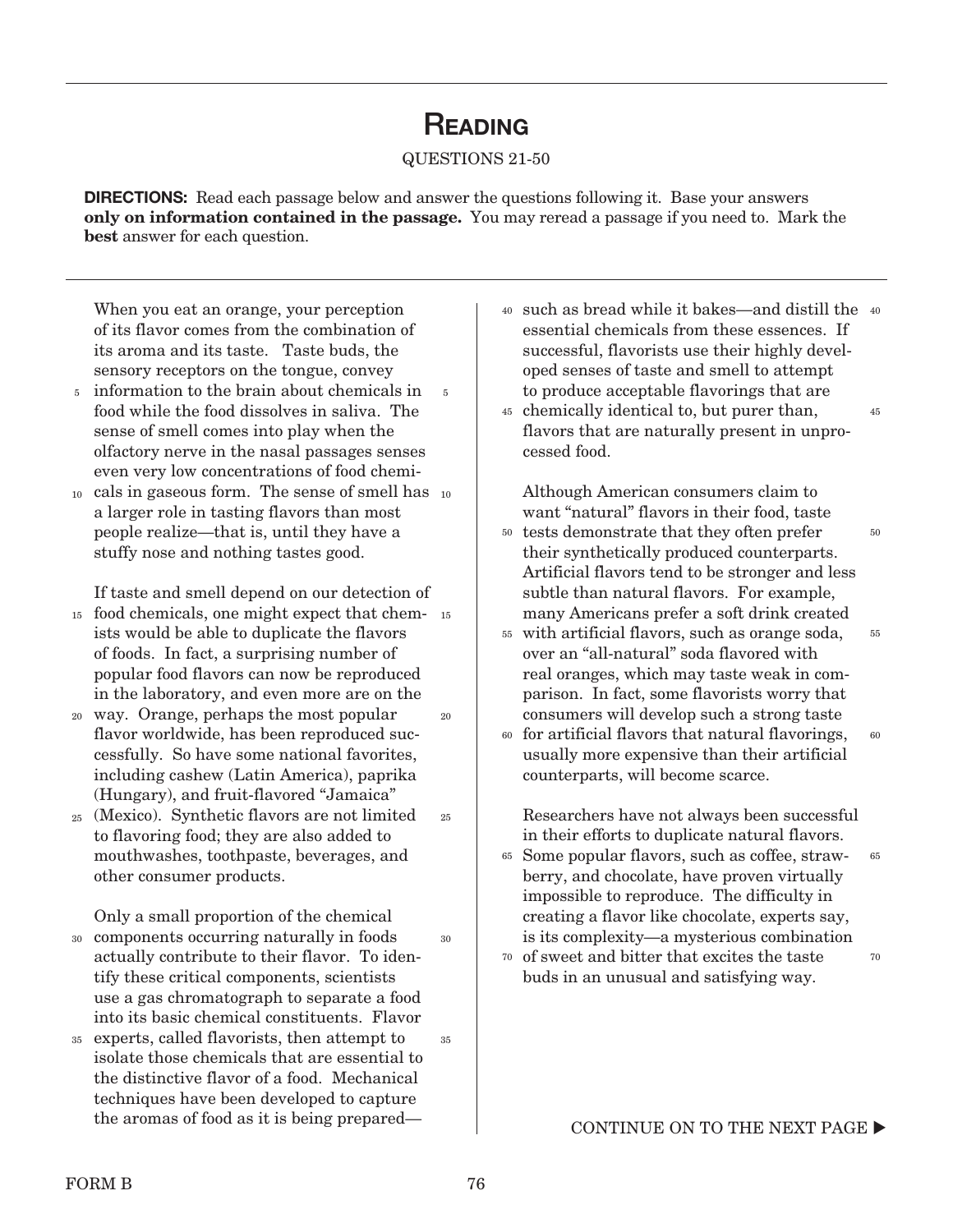- 21. Which of the following best tells what this passage is about?
	- A. how the sense of smell affects taste
	- B. the science of how taste buds work
	- C. the analysis and creation of flavors
	- D. why some flavors cannot be reproduced
	- E. the search for the perfect aroma
- 22. What is the principal goal of the scientific research described in the third paragraph?
	- F. to predict consumer taste preferences
	- G. to develop artificial foods with strong flavors
	- H. to monitor the use of artificial food additives
	- J. to produce synthetic equivalents to natural food flavors
	- K. to invent entirely new flavors
- 23. Which of the following is the most likely reason that no good artificial strawberry flavoring exists?
	- A. People prefer the taste of oranges to strawberries.
	- B. The taste of strawberries is more complicated than most other flavors.
	- C. The gas chromatograph has not yet been used to analyze strawberries.
	- D. Most people prefer artificial strawberry flavor to a natural flavor.
	- E. Fruit flavors cannot be duplicated successfully.
- 24. Which of the following can be concluded about collecting aromas during food preparation?
	- F. The flavors of odorless foods can now be duplicated.
	- G. Artificial flavors do not make food taste better.
	- H. Certain chemical components of a food's flavor are present in its odor.
	- J. Uncooked food is more flavorful than cooked food.
	- K. The flavor of a food is always improved by cooking it.
- 25. What is the most likely reason that the author mentioned orange soda in the fourth paragraph?
	- A. to give an example of a well-liked flavor that has no natural counterpart
	- B. to explain why artificial orange flavor has not yet been produced
	- C. to describe how the aroma of oranges can be used to help reproduce its flavor
	- D. to demonstrate that consumers sometimes prefer flavor substitutes to the natural flavors they mimic
	- E. to give an example of a flavor you cannot taste without the sense of smell
- 26. According to the passage, some flavorists are concerned by the fact that
	- F. artificial flavors are more expensive to produce than natural flavors.
	- G. artificial flavors are not as healthy as natural flavors.
	- H. many people prefer bland food to tasty food.
	- J. artificial flavors are added to consumer products other than food.
	- K. people may come to strongly prefer artificial flavors over natural flavors.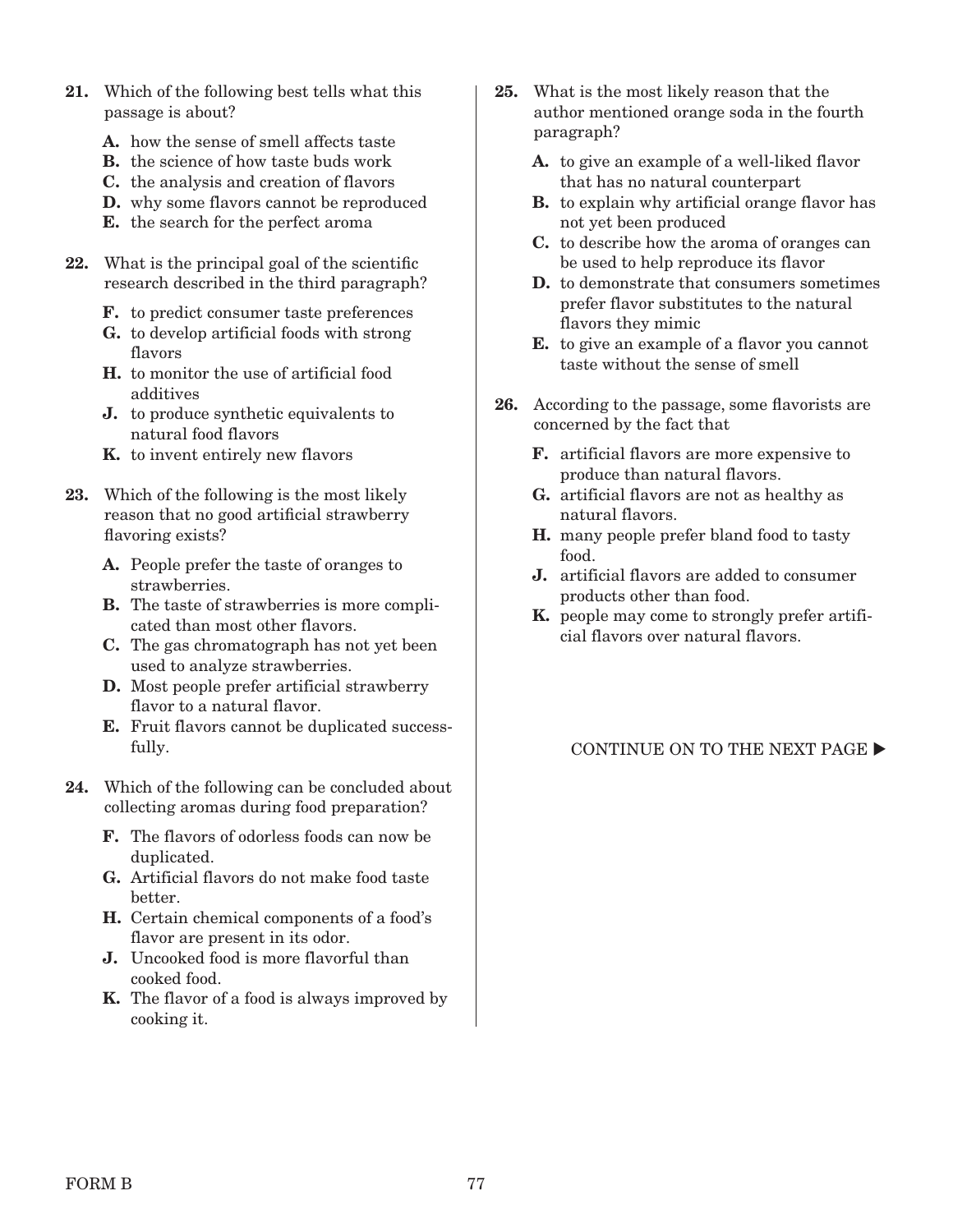In many cultures, the ugly physical appearance of the bat has given it an unearned reputation as an evil and vicious bearer of diseases. Many people, for example, believe

- 5 that the American brown bat carries rabies. 5 In fact, it is no more likely to transmit the disease than other animals, such as dogs. Brown bats actually help to prevent disease, not spread it. The basis of their diet
- is the mosquito, an insect that transmits 10 more diseases than all the bats in the world combined. 10

A group of bat species known as flying foxes or fruit bats serve another important

- purpose, as a critical link in the reproduc-15 tion of many tropical trees and shrubs. In the tropical rain forests of Africa, Asia, and Australia, plants such as avocadoes, date trees, cashews, and mangoes rely in part on 15
- flying foxes for pollination. One of Africa's 20 most valuable hardwood trees, the iroko, is entirely dependent on this type of bat for pollination. Flying foxes feed on flowers, fruit, and nectar, flying from one plant
- to another and pollinating the plants as 25 they go, much as bees do in other parts of the world. Because they are sloppy eaters, flying foxes drop fruit as they go, dispersing the seeds. They can travel great distances
- and convey pollen and seeds far from their 30 origins, thereby maintaining the genetic biodiversity within a plant species. 30

Because of the importance of bats' role in pollination and seed distribution, scientists

- consider them a keystone in the ecosystems 35 of tropical rain forests. Without bats, many bat-pollinated plants—and the animals that depend on them for food and shelter—would be threatened to the point of extinction. 35
- Areas outside the rain forests would be impacted as well, since the rain forests' lush vegetation replenishes the oxygen in the global atmosphere. 40 40

Unfortunately, many people are determined

to get rid of bats. Flying foxes are at par-45 ticular risk. In the wild, they feed on wild fruit, but when their rain forest habitat is reduced by conversion into farmland or 45 residential areas, they occasionally raid

<sup>50</sup> cultivated fruit trees, spoiling the crops. Several flying fox species have been hunted to extinction, while others are seriously endangered.

50

Conservation groups and government

- agencies in many countries are attempting 55 to change people's attitudes toward bats. When people learn that bats pollinate the trees and crops that provide their livelihood, they are more likely to appreciate 55
- and protect the bats in their area. There 60 are also effective, non-harmful ways to deal with troublesome bats. Orchard owners can cover their trees with netting to discourage the bats, and there are humane methods  $60$
- for moving bats from places where they are 65 not wanted. For the sake of the rain forests, and for life forms everywhere that depend on them, it is urgent that people apply a new twist to an old adage, and realize that ugliness is only skin deep. 70 65 70
- 27. Which of the following best tells what this passage is about?
	- A. why plant species in the tropical rain forest are becoming endangered
	- B. how the misunderstood bat benefits other life forms
	- C. why rain forests are an important world resource
	- D. how bats spread rabies and other diseases
	- E. how bats pollinate tropical plants
- 28. What does the author intend to convey by the statement "ugliness is only skin deep" (line 70)?
	- F. Some ugly animals eventually become beautiful.
	- G. Bats are not really ugly.
	- H. People shouldn't think that bats are harmful simply because they are ugly.
	- J. People who find bats ugly do not believe that bats have an important environmental role.
	- K. Beneficial animals are often considered ugly.

20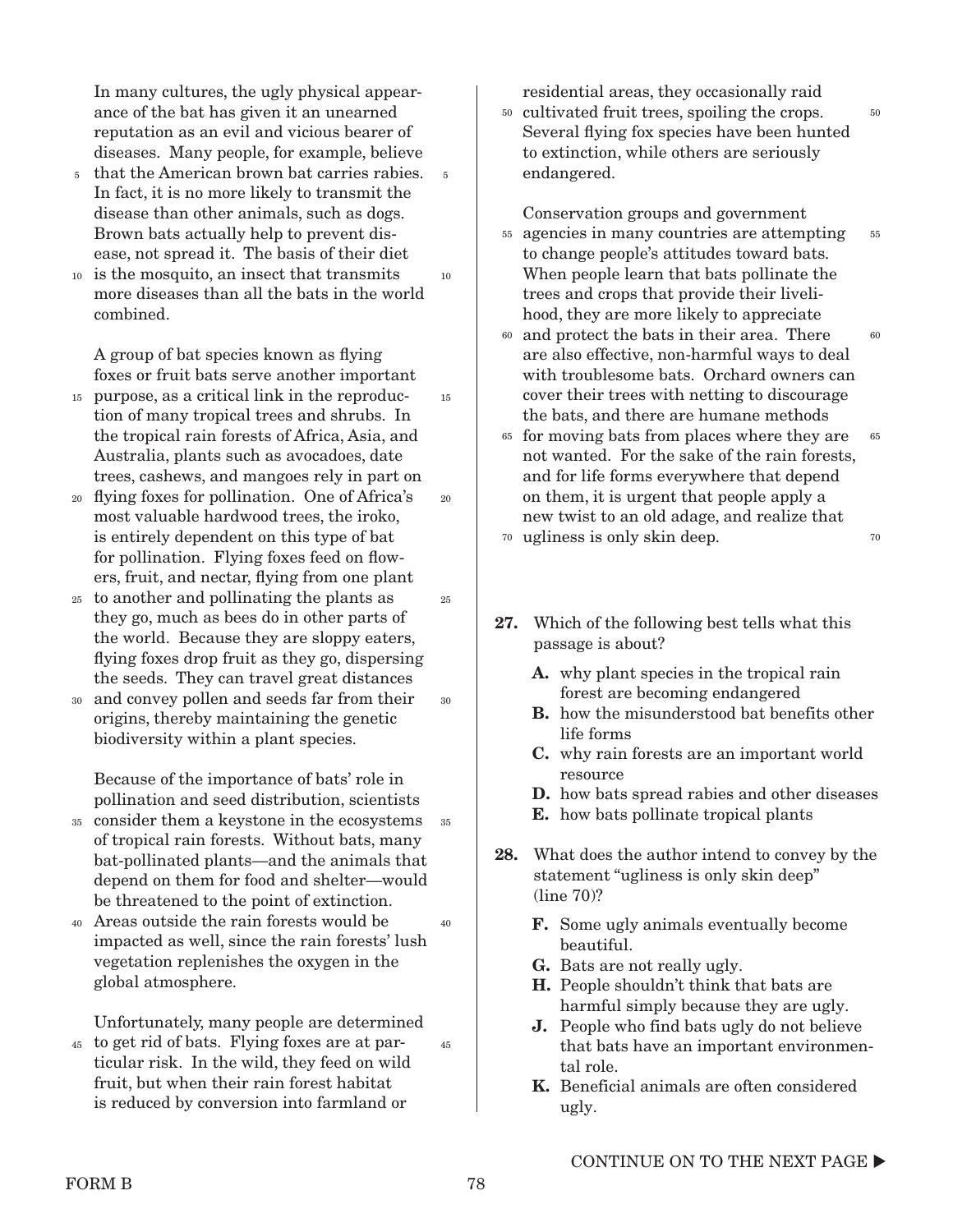- 29. Which of the following best describes animal species that function as a "keystone" (line 35)?
	- A. They are a major factor in disease prevention.
	- B. They are a food source for other animals.
	- C. They pollinate every plant species.
	- D. They are crucial in maintaining the balance of their ecosystem.
	- E. They generate the oxygen in the atmosphere.
- 30. What would be the most immediate result if flying foxes became extinct?
	- F. Other animal species would take their place.
	- G. Tropical rain forests would become free of disease.
	- H. Many animals would lose a food source.
	- J. Many tropical plants would have difficulty in reproduction.
	- K. The oxygen in the atmosphere would be quickly used up.
- 31. Why do flying foxes sometimes eat fruit from cultivated fruit trees?
	- A. They prefer eating cultivated fruit to wild fruit.
	- B. They are better able to spread pollen from cultivated fruit trees.
	- C. The number of wild fruit trees has decreased.
	- D. Cultivated fruit trees are completely dependent on bats for pollination.
	- E. Declining mosquito populations can no longer feed the bats.
- 32. What is the most likely reason that the author mentioned the iroko tree?
	- F. to provide an example of a useful plant that would die out without flying foxes
	- G. to demonstrate that there are alternate ways to pollinate tropical plants
	- H. to illustrate how rain forests supply oxygen to the atmosphere
	- J. to show what flying foxes will do when wild fruit trees are unavailable
	- K. to encourage farmers to cover their trees

with netting  $\begin{array}{c} \text{CONTINUE ON TO THE NEXT PAGE} \end{array}$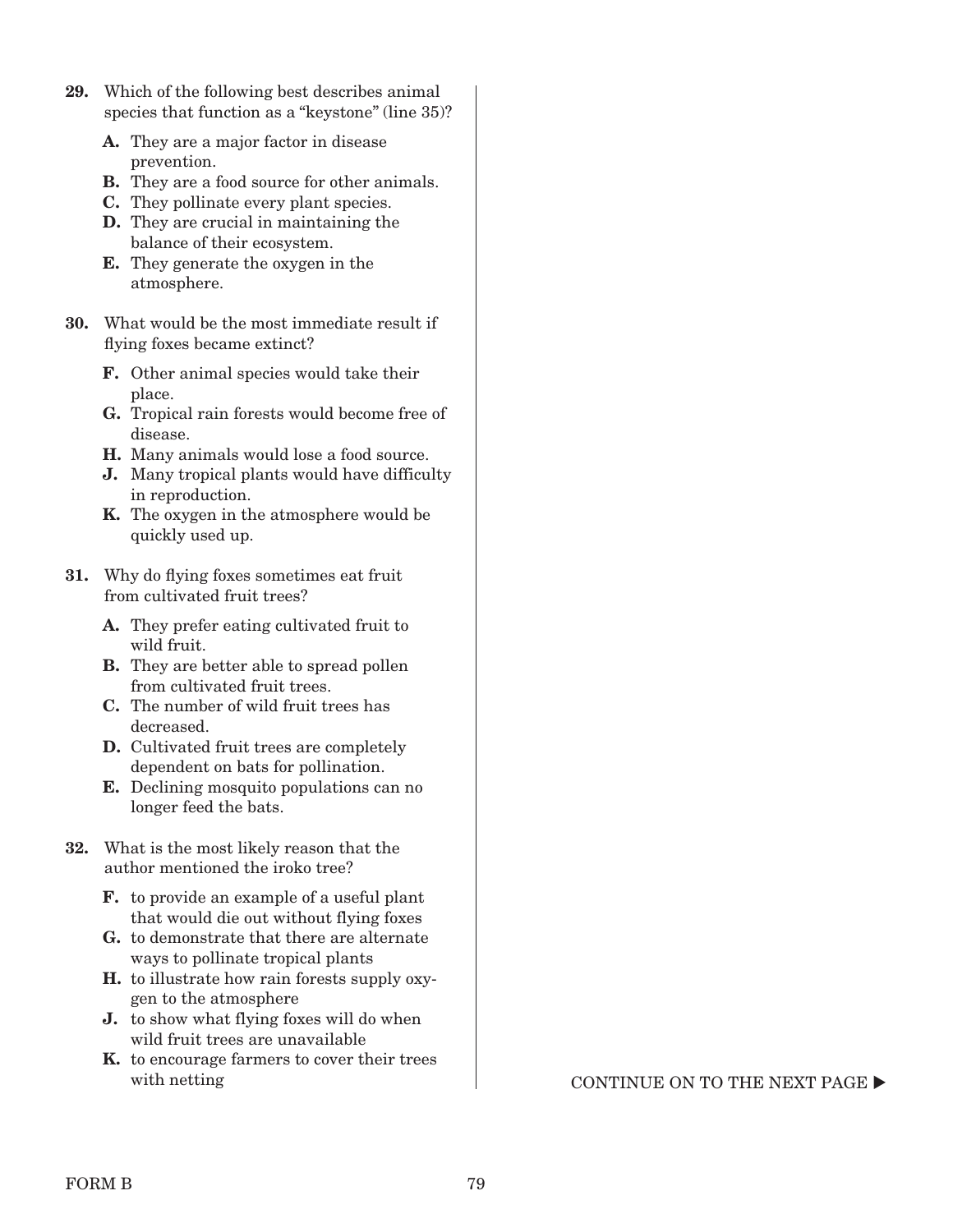The British novelist Charles Dickens is well known for the colorful and eccentric characters he created in his many novels. But one of his books, *David Copperfield*, seems to

5

- have a great deal to do with fact as well as 5 fiction. After attempting to write his autobiography, Dickens abandoned the project and began to work on a novel, the plot of which was loosely based on his own boy-
- <sup>10</sup> hood experiences. Apparently, it was easier <sup>10</sup> for him to weave the events of his own life into the fiction of *David Copperfield* than to write about them in nonfiction.

Some of Dickens' most troubling memories

- involved a job he held in 1824 as a 12-year-15 old child. Because his family was deeply in debt, he was forced to quit school and go to work in a London factory, pasting labels on pots of shoe polish. Young Charles lived in a 15
- boardinghouse, using his meager wages to 20 support himself and to help pay his family's debts. He worked in the dreary, run-down factory six days a week from 8:00 a.m. to 8:00 p.m. Such long hours were not unusual 20
- at the time, for children or adults, but 25 Dickens was miserable during the entire four months he spent working at the factory. 25

Even when the family finances improved, the boy continued to work at the factory

- until his father quarreled with Dickens' 30 boss, who promptly dismissed the son. Charles was upset at being fired, but relieved to be out of the factory. Thus he felt betrayed when his mother, anxious for 30
- <sup>35</sup> the boy's weekly wage, succeeded in making <sup>35</sup> peace and getting Dickens' job back for him. The father, however, now sided with his son and the boy was sent back to school. "I know how these things have worked
- together to make me what I am," Dickens 40 later wrote, but he never forgot that his mother was eager for him to return to work. 40

As an adult, Dickens always remembered the shame and humiliation he felt during

45 those months at the factory. For years afterward, whenever in London, he could not go near the sites of the factory and boardinghouse, going out of his way to avoid those painful reminders of his past. In fact,

- Dickens never told his wife and children about his childhood work experience. It was only after his death that they heard of it from a family friend whom Dickens had confided in. 50
- <sup>55</sup> Instead, Dickens expressed his feelings by giving his fictional "other self," David Copperfield, a job similar to the one he had so hated. In the novel, ten-year-old David is forced by his harsh stepfather to work as a 55
- bottle washer in a factory. Young David, 60 who "suffered exquisitely" as a child manual laborer, was apparently Dickens' way of dealing with his own past. *David Copperfield* was to become Dickens' most 60
- popular novel, and Dickens himself called it 65 65 his "favorite child."
- 33. Which of the following best tells what this passage is about?
	- A. Dickens' childhood dreams and desires
	- B. Dickens' autobiography written while he was a child
	- C. Dickens' childhood relationship with his parents
	- D. the autobiographical basis for Dickens' *David Copperfield*
	- E. the many characters created by Dickens for *David Copperfield*
- 34. When did Dickens begin writing *David Copperfield*?
	- F. after giving up work on his own life story
	- G. shortly after he worked at the shoe polish factory
	- H. when he decided to resume his longdelayed schooling
	- J. after revisiting the shoe polish factory as an adult
	- K. when he no longer felt ashamed about his childhood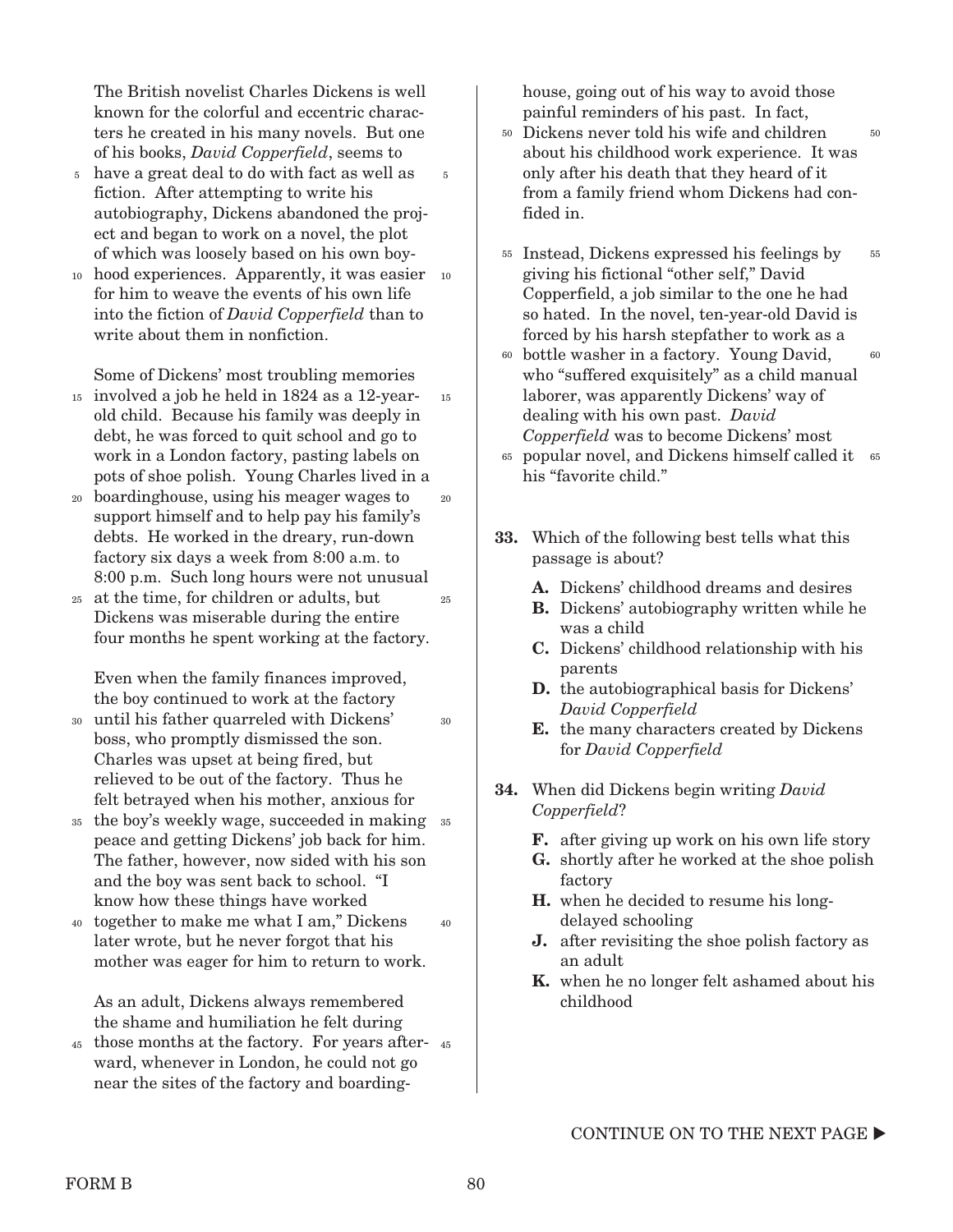- 35. Which of the following is the most reasonable inference about Dickens as a child?
	- A. He believed that children should learn to work and support themselves.
	- B. He was dreamy and imaginative.
	- C. He planned to be a factory owner when he grew up.
	- D. He thought that all work was worthwhile if done well.
	- E. He preferred attending school to working in a factory.
- 36. Which of the following is the primary reason that Dickens wrote *David Copperfield*?
	- F. He needed money from the novel to help pay his debts.
	- G. It was too painful for him to confront his memories directly in an autobiography.
	- H. He wanted his own children to know of his work in the factory.
	- J. His autobiography had not been well accepted by the public.
	- K. He wanted to demonstrate that his childhood job had helped him succeed in later life.
- 37. What can be concluded about the relationship between Dickens and his mother as described in the third paragraph?
	- A. He never saw her again after he left to work in the shoe polish factory.
	- B. He was grateful that she got his job back for him.
	- C. He resented her for putting the need for his wages above his own happiness.
	- D. He never included her in any of his novels.
	- E. He blamed her for quarreling with his boss.
- 38. What most directly enabled Charles Dickens to return to school?
	- F. a downturn in the family's finances
	- G. his father's quarrel with the factory owner
	- H. getting fired from the factory
	- J. his mother's desire for his weekly wage
	-

**K.** his father's intervention  $\blacksquare$  CONTINUE ON TO THE NEXT PAGE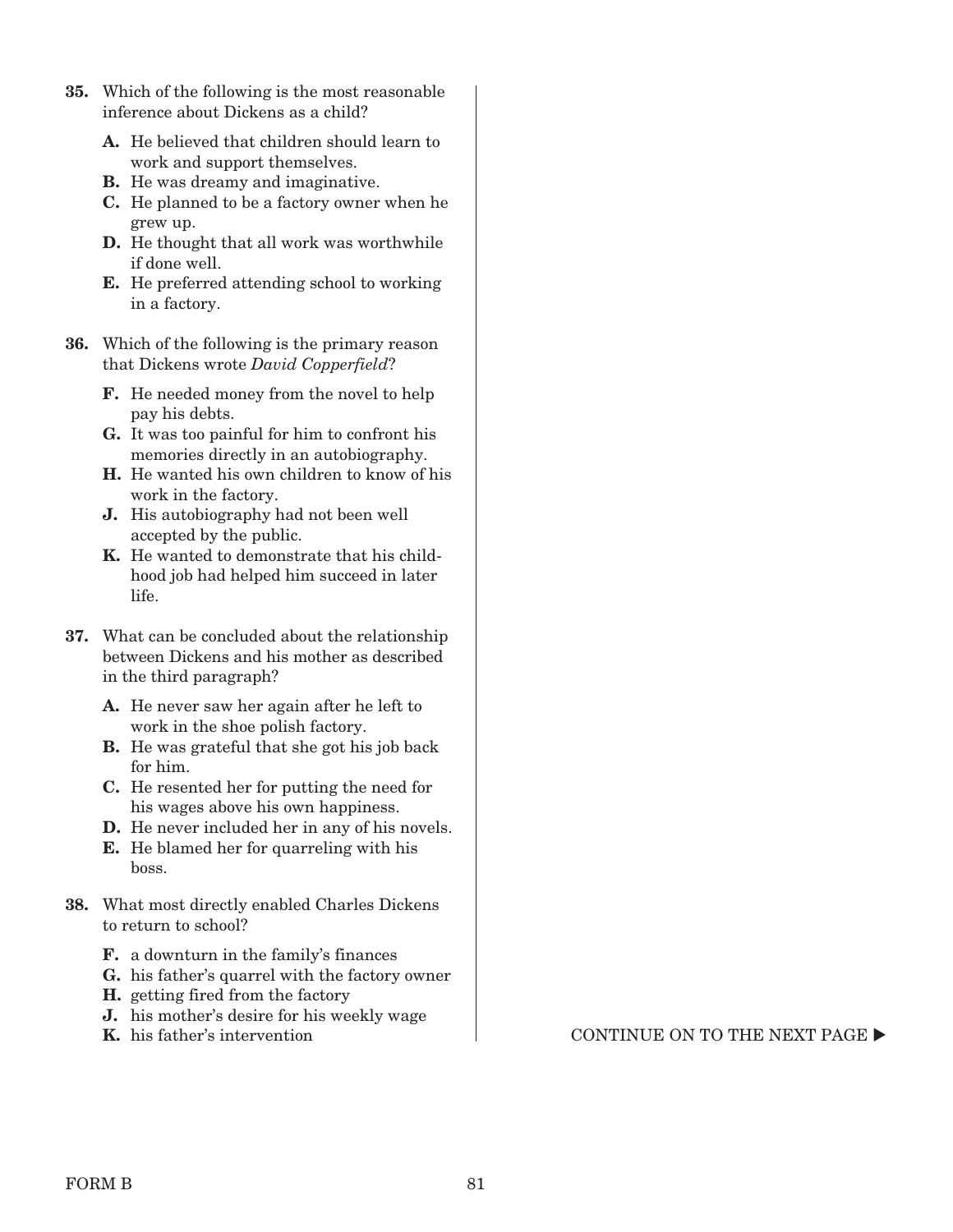Anyone who has watched TV news coverage of a hurricane has seen how destructive wind energy can be. But the power of the wind can also be put to constructive use.

5

10

20

<sup>5</sup> From sailboats to old-fashioned windmills to the high-tech, modern wind machines called turbines, people have devised ways to harness wind energy for thousands of years.

The first known attempt to use wind power

- was the sailboat. Ancient shipbuilders understood how to use forces like lift and momentum, even if they could not explain those forces scientifically. The principles behind sailing led to the development of 10
- <sup>15</sup> the windmill. The first known windmills originated in Persia, an area that is now Iran, as early as A.D. 500. They were created to help with the demanding chores of grinding grain and pumping water. By the tenth 15
- century, windmills were used throughout 20 central Asia; they were used in China as early as the thirteenth century.

In Europe, windmills came into widespread use during the twelfth century. As in other

- parts of the world, they were used for 25 milling grain and pumping water. Windmills replaced the water wheel, which was turned by the movement of running water over paddles mounted around a wheel. The 25
- windmill was more adaptable and efficient 30 than the water wheel and quickly became popular. For example, Holland, famous for its windmills, used the machines to pump seawater away from low-lying coastal 30
- bogs. This allowed the Dutch to reclaim 35 large areas of land from the sea. Windmills eventually became sophisticated enough for use in a broad range of work, from sawmills and drainage pumping to processing goods 35

such as dyes, tobacco, cocoa, and spices. 40 40

In the 1700s, as steam engines gained in popularity, the use of wind machines for many types of work declined. However, windmills still played an essential role in

pumping water on farms throughout the 45 American West and Midwest. Between 1850 and 1970, over six million small windmills were installed on American farms for water-45 ing livestock and meeting other water needs.

<sup>50</sup> In many remote areas even today, livestock production would be impossible without the use of windmills to provide water. 50

Beginning in the late nineteenth century, windmills were adapted to generate

- electricity. During the 1930s and '40s, 55 thin-bladed windmills provided electricity for hundreds of thousands of farms across the United States. By the 1950s, however, power lines connected almost every house-
- hold in America to a central power source, 60 such as a utility company. After that, there was little need for wind turbines until the energy crisis of the 1970s. At that time, interest in wind turbines was renewed due 60
- to rising energy costs and concern about 65 the future availability of fossil fuels such as oil, coal, and natural gas. The last several decades have seen the development of "wind farms," clusters of wind turbines that 65 70
- generate electricity. Efficient, clean, and 70 fairly inexpensive to operate, wind farms may prove to be as important in the future as earlier windmills were in the past.
- 39. Which of the following best tells what this passage is about?
	- A. the destructive power of wind energy
	- B. the ways people have harnessed wind power throughout history
	- C. reasons for developing wind farms to generate electricity
	- D. how windmills are used in the United **States**
	- E. the use of the windmill in the present day
- 40. Where were the first known windmills built?
	- F. Persia
	- G. North America
	- H. Europe
	- J. China
	- K. Holland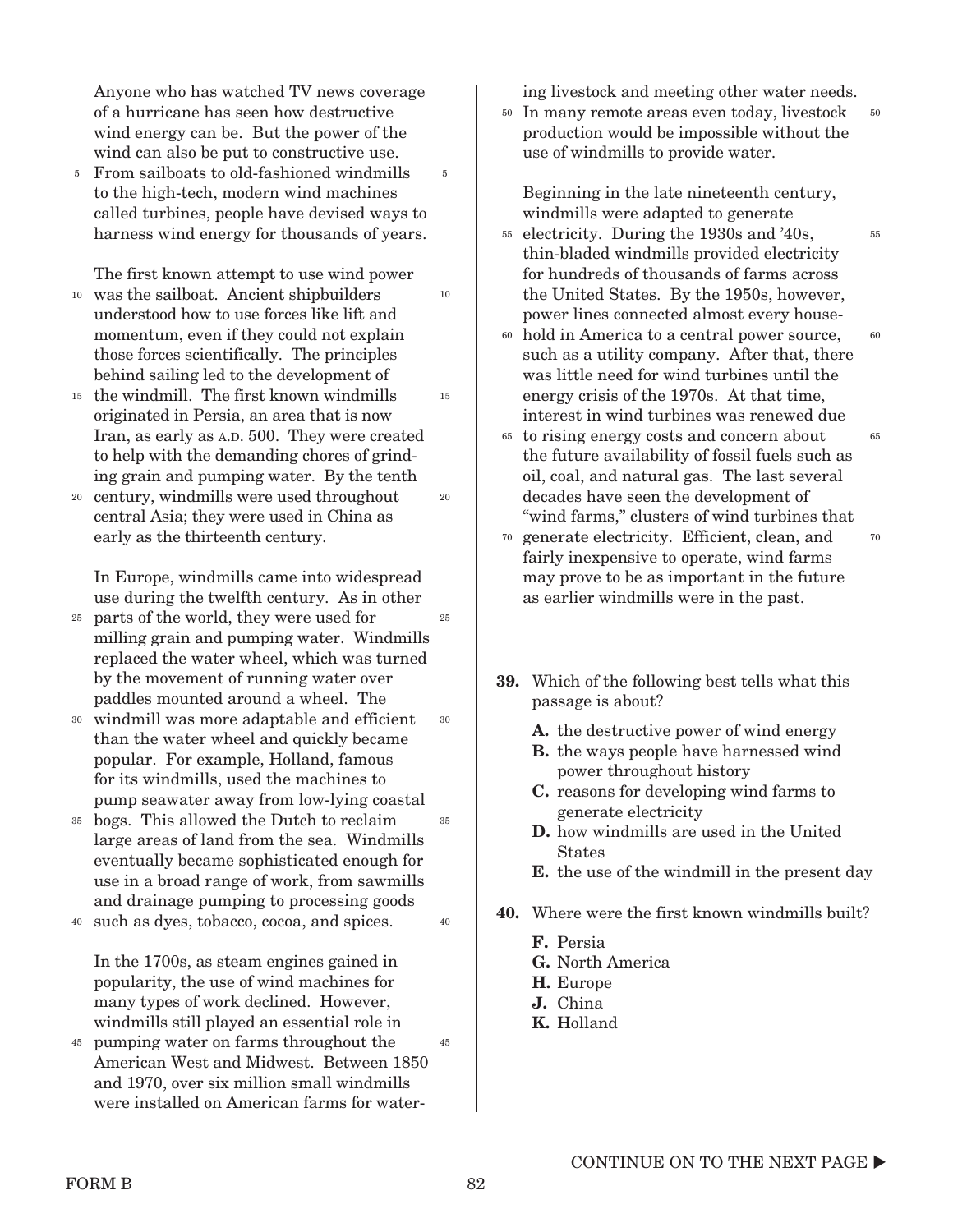- 41. Which of the following best expresses the author's opinion regarding the future use of wind energy?
	- A. Wind farms will someday be the only source of electricity in the United States.
	- B. Wind farms will not be successful in providing large amounts of electricity.
	- C. Wind farming will eventually be replaced by new energy sources.
	- D. Wind farms will become an important source of electricity in the United States.
	- E. Wind farming will become more expensive as more consumers switch to using it.
- 42. The adaptation of old-fashioned waterpumping windmills into wind turbines that generate electricity illustrates
	- F. that modern technology is no improvement over ancient technology.
	- G. the inability of people to generate a better idea.
	- H. how wind power has helped to reclaim land from the sea.
	- J. that water cannot be used to generate electricity.
	- K. the ability of people to think creatively.
- 43. Why were fewer American farms dependent on windmills for electrical power after the 1950s?
	- A. Windmills were not used for any purpose after that time.
	- B. The energy crisis had prompted interest in other fuel sources.
	- C. The energy crisis had stopped the development of wind turbines.
	- D. A centralized power system had connected almost all American homes.
	- E. Wind farms had replaced the need for individual windmills.
- 44. According to the passage, how did windmills aid the growth of the country of Holland?
	- F. Windmills helped Dutch shipbuilders use the forces of lift and momentum.
	- G. By pumping seawater out, the Dutch turned bogs into usable land.
	- H. Windmills made the country of Holland famous.
	- J. By pumping seawater, the Dutch flooded coastal bogs in order to improve ship travel.
	- K. In Holland, windmills led to the use of water wheels.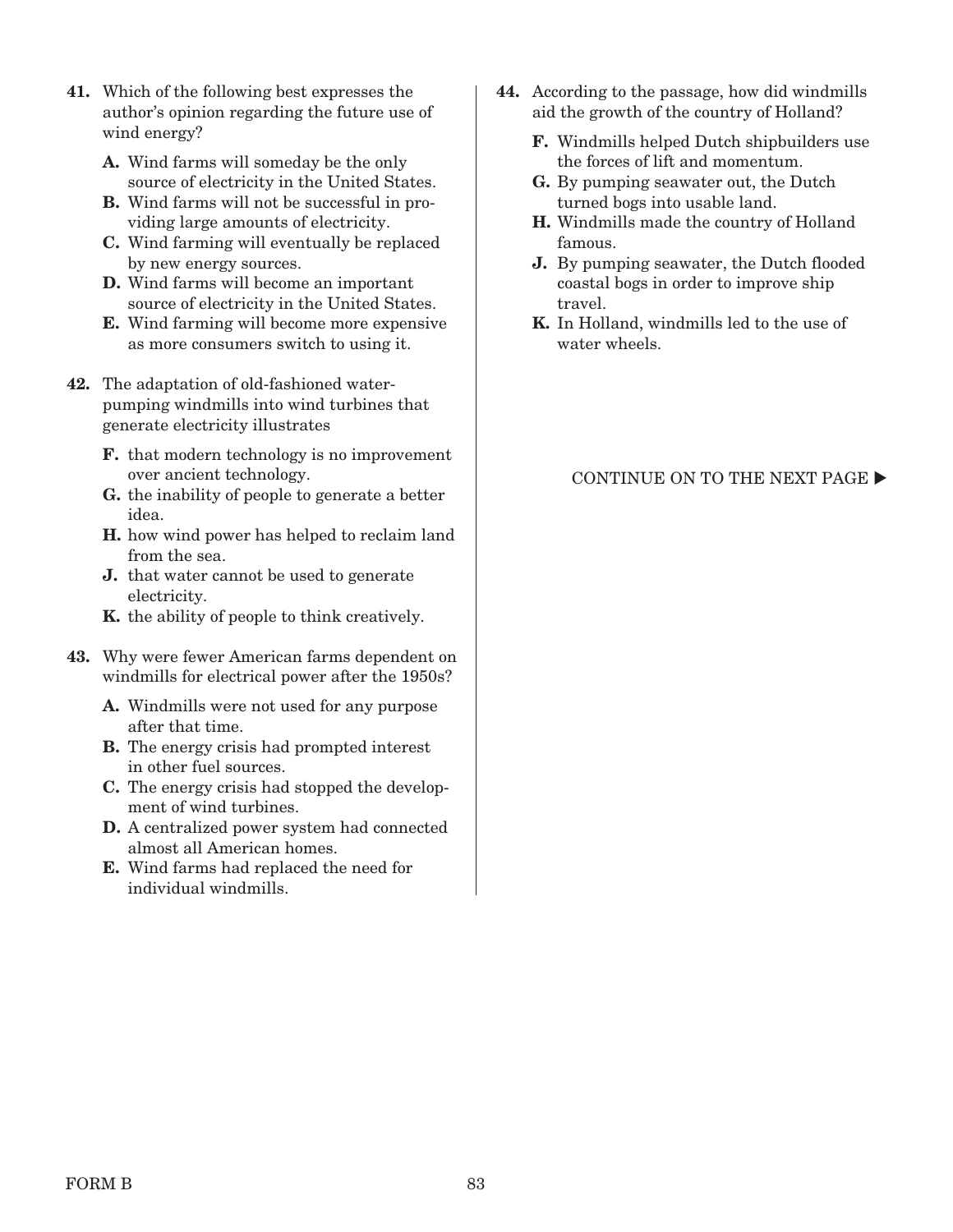Almost one hundred fifty years ago, Charles Darwin, the famous British naturalist, proposed a startling new theory about the cause of human emotions. Facial

5

10

15

20

25

35

- <sup>5</sup> expressions, he argued, are more than the visible signs of an emotion; to some extent they actually cause the emotion. For example, a person's smile reflects a feeling of happiness, but it also helps to produce that
- feeling. The theory that facial expressions 10 contributed to emotions was controversial and, at the time, impossible to prove. Eventually it lost favor, and for more than a century people's facial expressions were
- assumed to be the result, not the cause, of their feelings. 15

Theories change, however. Within the last few decades, psychologists have been investigating the notion that we can put smiles

- in our hearts by first putting them on our 20 faces. In a research study, volunteers were asked to say words that placed their facial muscles into either smiles or frowns. The purpose of the task was not explained.
- After the experiment, the volunteers who 25 said words like "cheese" were measurably happier than those who said words like "few."

To explain these results, the researchers

- theorized that there is a relationship between facial expressions and the temperature of the blood entering the brain. According to their theory, the muscle contractions produced by a facial expression 30 30
- raise or lower the temperature of the blood 35 that flows through the person's face. The change in temperature is slight—less than one degree Celsius. The blood vessels in the face connect to the carotid artery, which
- leads to the hypothalamus, an area of the 40 brain believed to regulate emotions. The researchers theorized that warmer blood, which is associated with frowning or scowling, leads to feelings of unhappiness. A 40
- smile, which is created by a different set of 45 muscles, lowers the blood temperature and tends to produce a feeling of happiness. 45

In another study, volunteers were told exactly which facial muscles to contract.

- For example, volunteers were told, "Raise 50 your eyebrows, open your eyes wide, tuck in your chin, and let your mouth relax" (the facial expression associated with fear). The volunteers were not told which emotion 50
- <sup>55</sup> they were mimicking. As they produced the <sup>55</sup> muscular movements of a particular emotional expression, they tended to experience that emotion. For example, while making a fearful expression, they reported feeling
- more fear than anger, sadness, or disgust. 60 60

Acceptance of the research relating emotions to facial expressions, especially the blood temperature theory, is far from universal. However, some psychologists hope

that the phenomenon may be useful in 65 treating mild depression. They do agree, though, that facial expressions are not the most important causes of emotion. Encouraging people to smile while they

65

- are mourning, for example, would do little to 70 70 lessen their grief.
- 45. Which of the following best tells what this passage is about?
	- A. the theory that facial expressions may contribute to emotions
	- B. the role of the hypothalamus in experiencing emotions
	- C. the use of facial expressions in a variety of scientific research
	- D. the range of emotions felt by volunteers in experiments
	- E. the potential uses of facial expressions in treating mild depression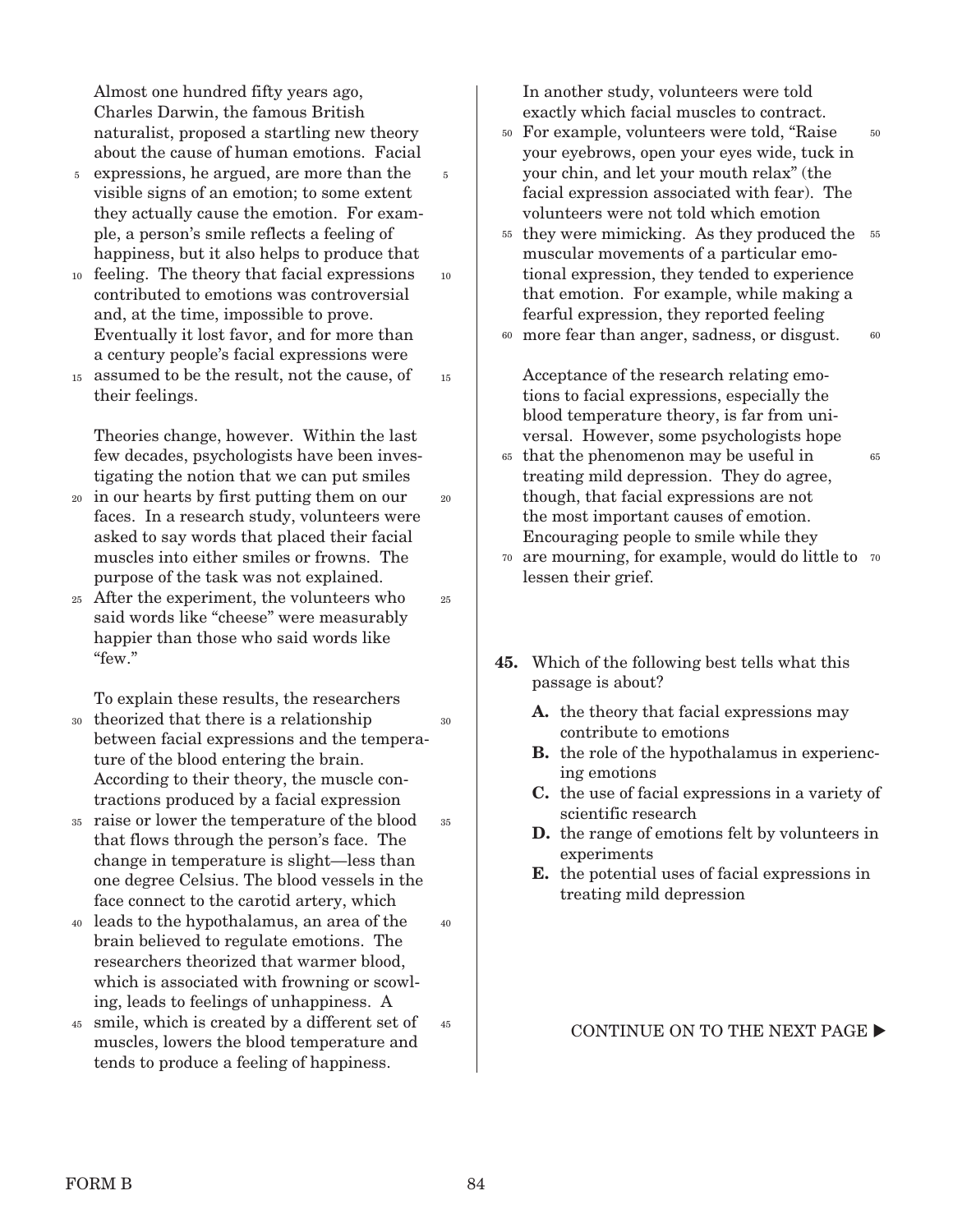- 46. In the research study described in the second paragraph, after volunteers said words that placed their facial muscles into smiles, what did the researchers do?
	- F. cooled down the blood entering the volunteers' brains
	- G. asked the volunteers to say words like "few"
	- H. explained the purpose of the study to the volunteers
	- J. placed the volunteers' facial muscles into frowns
	- K. determined how happy the volunteers felt
- 47. Why was Darwin's theory not accepted during his lifetime?
	- A. Scientists could not think of a way to test his theory.
	- B. Most scientists mistakenly believed that emotions were caused by thoughts.
	- C. Scientists did not understand the function of the hypothalamus.
	- D. Scientists did not study emotions until the twentieth century.
	- E. Accurate measurement of blood temperature was not possible.
- 48. According to the theory described in lines 33-36, what effect might saying a word such as "cheese" have on a person?
	- F. It makes a person's face appear to frown.
	- G. It relaxes the blood vessels leading to the carotid artery.
	- H. It may cool the blood flowing to the hypothalamus.
	- J. It produces the facial expression associated with fear.
	- K. It does not affect the speaker's mood.
- 49. What is the notion referred to in line 19?
	- A. Smiling can make people feel happy.
	- B. People who feel happy tend to smile.
	- C. Psychologists can conduct research on emotions.
	- D. Theories change over time.
	- E. Certain words cause the speaker to smile or frown.
- 50. What do researchers believe about the hypothalamus?
	- F. It prevents mild depression.
	- G. It manages emotions.
	- H. It regulates the temperature of blood.
	- J. It causes negative emotions, such as fear, rather than positive emotions.
	- K. It regulates the flow of blood to the brain.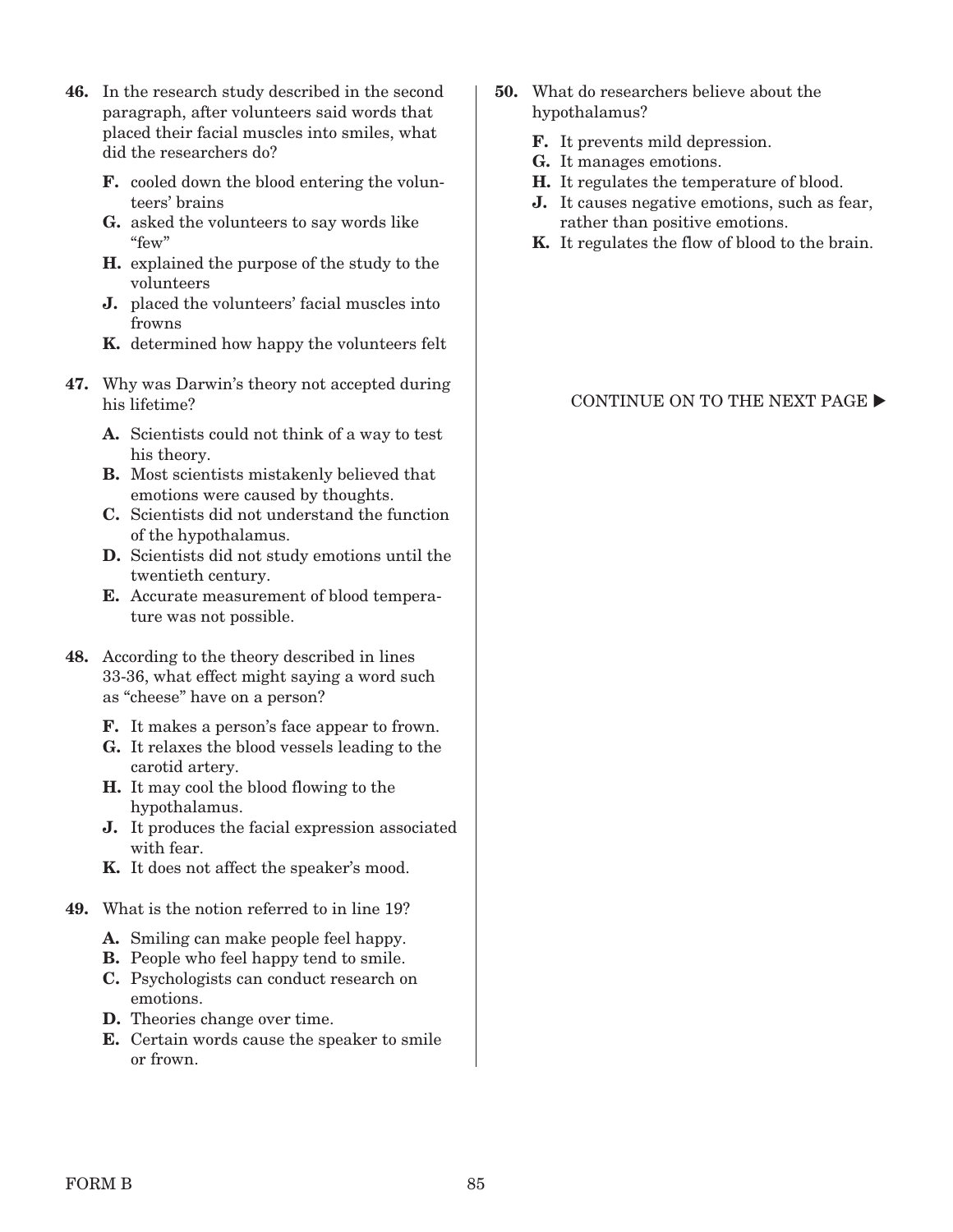# PART 2 - MATHEMATICS

*Suggested Time — 75 Minutes*

50 QUESTIONS

## General Instructions

Solve each problem. Select the best answer from the choices given. Mark the letter of your answer on the answer sheet. You can do your figuring in the test booklet or on paper provided by the proctor. DO NOT MAKE ANY MARKS ON YOUR ANSWER SHEET OTHER THAN FILLING IN YOUR ANSWER CHOICES.

## Important Notes:

- (1) Formulas and definitions of mathematical terms and symbols are not provided.
- (2) Diagrams other than graphs are not necessarily drawn to scale. Do not assume any relationship in a diagram unless it is specifically stated or can be figured out from the information given.
- (3) Assume that a diagram is in one plane unless the problem specifically states that it is not.
- (4) Graphs are drawn to scale. Unless stated otherwise, you can assume relationships according to appearance. For example, (on a graph) lines that appear to be parallel can be assumed to be parallel; likewise for concurrent lines, straight lines, collinear points, right angles, etc.
- (5) Reduce all fractions to lowest terms.

|  | <b>51.</b> $8 \times 3\frac{1}{4}$ |
|--|------------------------------------|
|  | <b>A.</b> $11\frac{1}{4}$          |
|  | <b>B.</b> $24\frac{1}{4}$          |
|  | C. $24\frac{1}{2}$                 |

- D. 25
- E. 26
- 52.  $100(2 + 0.1)^2 100 =$ 
	- F. 101 G. 141 H. 200 J. 301 K. 341
- 53. Carlos is picking colored pencils from a large bin that contains only 480 red pencils, 240 green pencils, and 160 blue pencils. Without looking, Carlos pulls out 22 pencils. If the pencils were distributed randomly in the bin, how many pencils of each color is it most likely that he picked?
	- A. 8 red, 7 green, 7 blue B. 10 red, 7 green, 5 blue C. 10 red, 8 green, 4 blue
	- D. 11 red, 6 green, 5 blue
	- E. 12 red, 6 green, 4 blue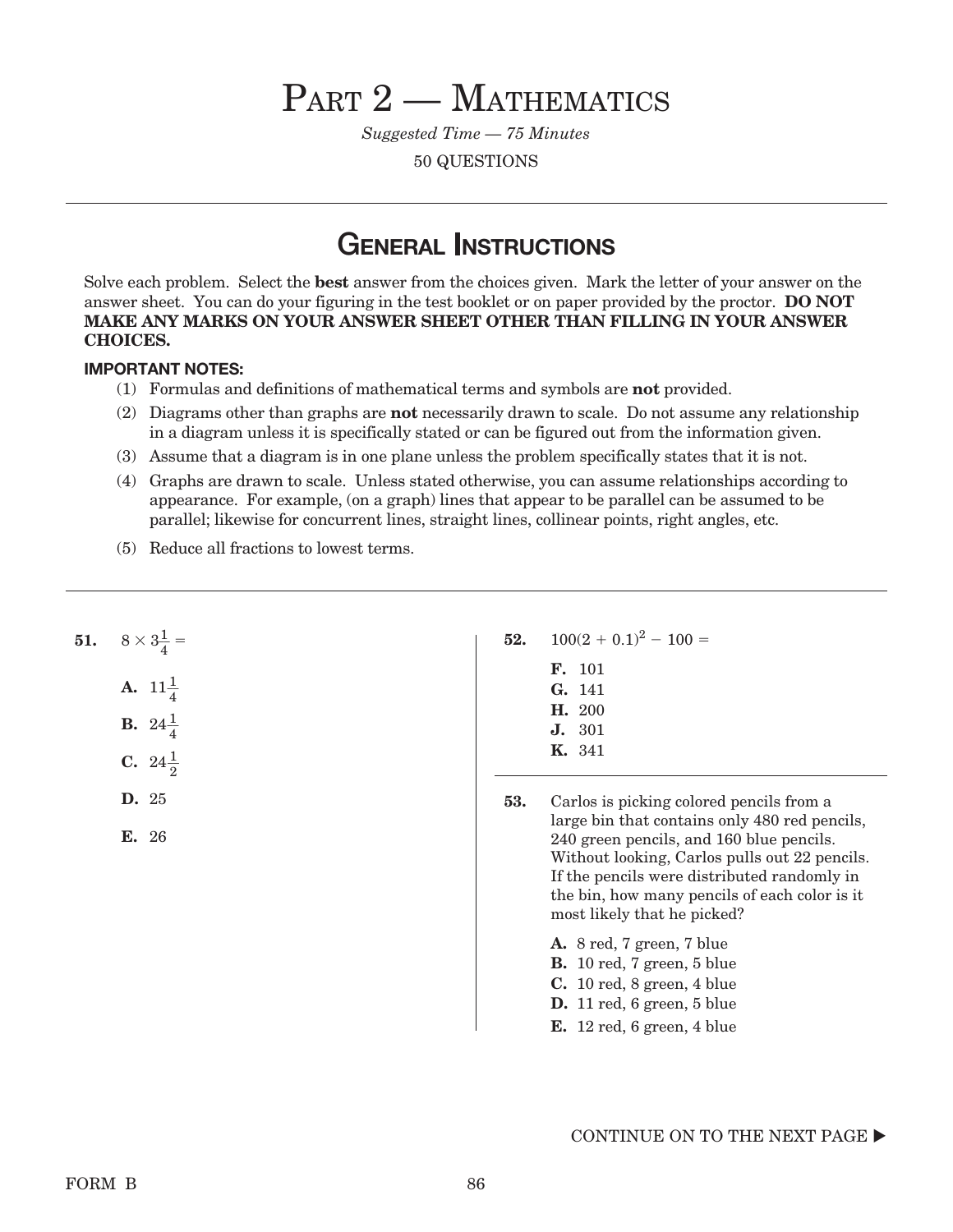| <b>54.</b> If $\frac{a}{b} = 2$ and $a = 8$ , what is the value<br>of $3b + a^2$ ? |
|------------------------------------------------------------------------------------|
| $\mathbf{F}$ , 28<br>G. 70<br><b>H.</b> 76                                         |
| <b>J.</b> 88<br><b>K.</b> 112                                                      |
| 55. $3.99 \div 1.5 =$<br><b>A.</b> 0.266                                           |

- B. 0.267
- C. 2.0
- D. 2.66
- E. 2.67
- 56. What time will it be 46 hours after 9:30 p.m. on Friday?
	- F. 7:30 p.m. Saturday
	- G. 7:30 a.m. Sunday
	- H. 6:30 p.m. Sunday
	- J. 7:30 p.m. Sunday
	- K. 9:30 p.m. Sunday
- 57. How many positive integers satisfy the inequality  $x + 7 < 23$ ?
	- A. 15
	- B. 16
	- C. 17
	- D. 29
	- E. 30



In the figure above, the base of  $\triangle{MPR}$  is a side of rectangle MNQR, and point P is the midpoint of NQ. If the area of the shaded region is 24 square centimeters, what is the area of the region that is not shaded?

- F. 24 sq cm
- G. 48 sq cm
- H. 64 sq cm
- J. 72 sq cm
- K. 96 sq cm
- 59. Each child in a certain class is required to have school supplies of 1 notebook and 2 pencils. One notebook costs \$1.09 and one pencil costs \$0.59. With \$15, what is the maximum number of children that can be provided with the required supplies? (Assume no tax.)
	- A. 6
	- B. 7 C. 8
	- D. 9
	- E. 12

**60.** If  $x$  and  $y$  are positive integers such that

 $0.75 = \frac{x}{y}$ , what is the **least** possible value for *x*?

F. 1

G. 3

- H. 4 J. 25
- K. 75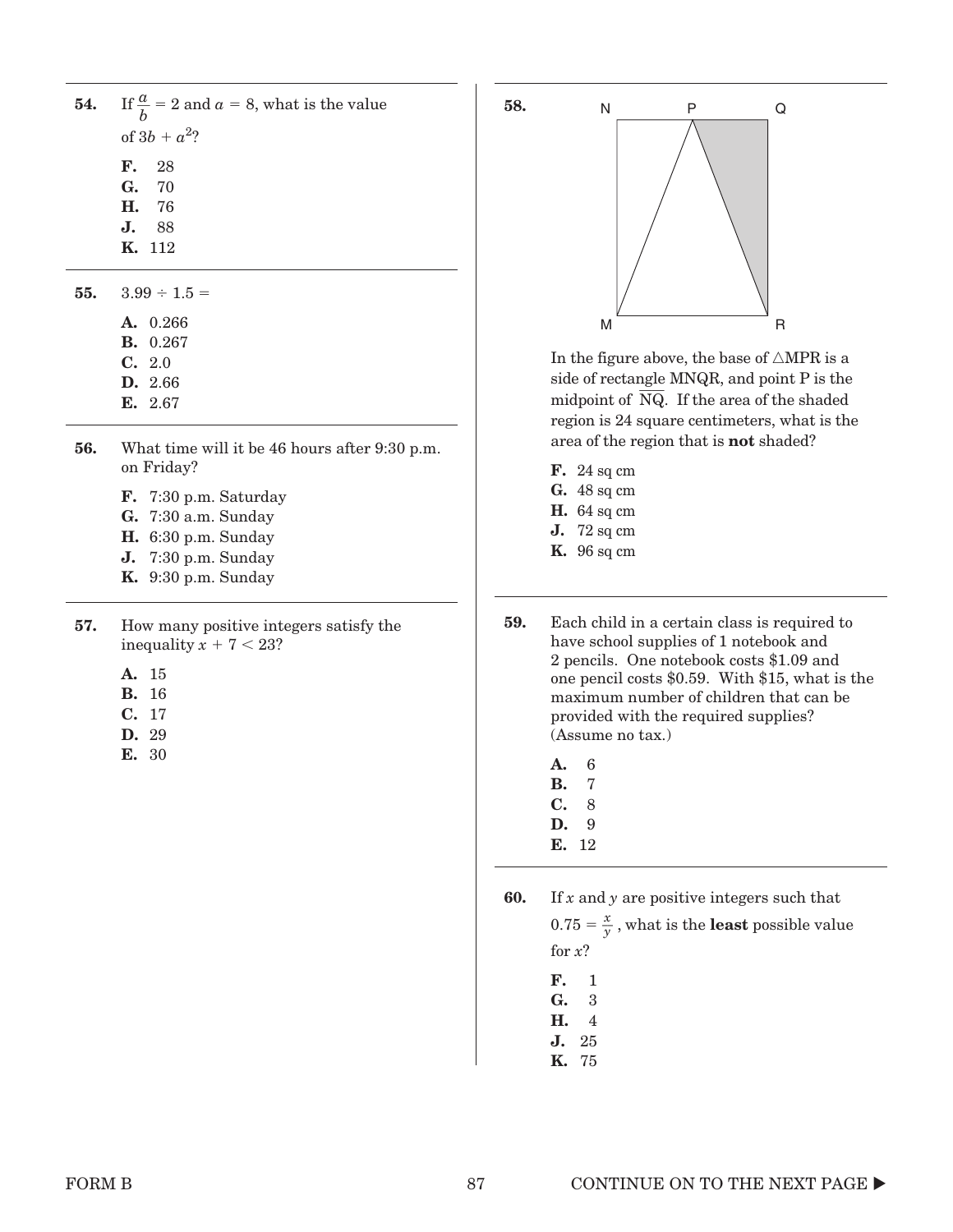61.

#### SONGS PLAYED DURING ONE HOUR

| Number of<br>Songs | Number of<br><b>Radio Stations</b> |
|--------------------|------------------------------------|
| 14                 |                                    |
| 15                 |                                    |
| 16                 |                                    |
| 17                 | 5                                  |
| 18                 |                                    |

The table above shows the number of songs played during a specific hour by 30 different radio stations. What is the mean number of songs played during that hour by these stations?

A. 6

B. 8

- C. 16.1
- D. 16.5
- E. 18

**62.** 1 dollar =  $7 \text{ lorgs}$ 1 dollar  $= 0.5$  dalts

> Kwamme has 140 lorgs and 16 dalts. If he exchanges the lorgs and dalts for dollars according to the rates above, how many dollars will he receive? (Assume there are no exchange fees.)

- F. \$28
- G. \$52
- H. \$182
- J. \$282
- K. \$988

| 63. | $^{-2}$ |  |
|-----|---------|--|
|     | 4       |  |
|     | $-6$    |  |
|     | 8       |  |
|     | ٠       |  |
|     | ٠       |  |
|     | $-22$   |  |
|     | $+24$   |  |
|     |         |  |

If the missing terms in the problem above were filled in according to the pattern, what would be the sum of all the terms?

| ۰, | ۰.<br>× |
|----|---------|

- B. 2
- C. 6
- D. 10
- E. 12



According to the figure above, what was the median score for the test?

- F. 70 G. 75
- **H.**  $76\frac{8}{17}$ 17
- J. 80
- K. 90

65. Ms. Grant's car gets between 20 and 22 miles per gallon, inclusive. The gasoline she uses costs between \$4.20 and \$4.50 per gallon, inclusive. What is the greatest amount Ms. Grant will spend on gasoline to drive her car 200 miles?

- A. \$37.27
- B. \$40.90
- C. \$42.00
- D. \$45.00
- E. \$99.00

66. Which of the following shows the fractions  $\frac{11}{3}$ ,  $\frac{25}{7}$ , and  $\frac{18}{5}$  in order from least to greatest?

- **F.**  $\frac{25}{7}, \frac{18}{5}, \frac{11}{3}$ **G.**  $\frac{25}{7}, \frac{11}{3}, \frac{18}{5}$ 5 **H.**  $\frac{18}{5}, \frac{11}{3}, \frac{25}{7}$ 7 **J.**  $\frac{18}{5}, \frac{25}{7}, \frac{11}{3}$
- **K.**  $\frac{11}{3}, \frac{18}{5}, \frac{25}{7}$ 7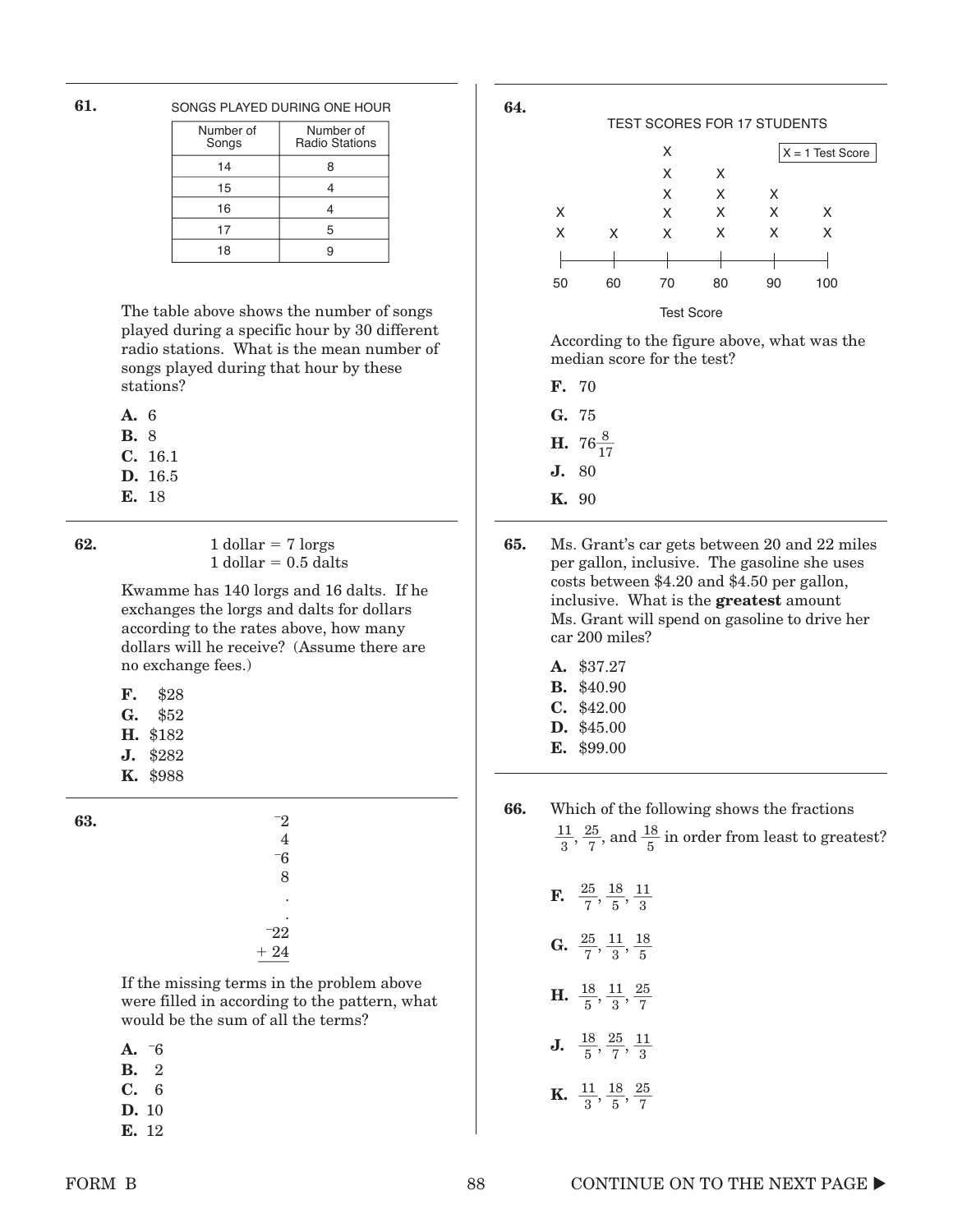67.

| Item      | Quantity<br>Puchased | Price Per<br>Item |
|-----------|----------------------|-------------------|
| Rain Coat |                      | \$102.00          |
| Slacks    | 2                    | \$60.00           |
| Shirt     | 2                    | \$35.00           |

One state has a 6% sales tax on clothing items priced at \$75 or higher, and no sales tax on clothing items priced under \$75. What is the total tax on the items in the table above?

| А. | \$6.12  |
|----|---------|
| В. | \$6.72  |
| С. | \$13.32 |
| D. | \$17.00 |

E. \$203.12



Point Q is to be placed on the number line one-third of the way from point R to point P. What number will be at the midpoint of wnat number<br>segment PQ?

| F. | 2  |
|----|----|
| G. | ı  |
| Н. | 0  |
| J. | -1 |

 $K. -2$ 

 $\overline{a}$ 

**69.** What is the solution to  $\frac{0.21}{0.33} = \frac{x}{1.10}$ ? A. 0.07 B. 0.67 C. 0.70 D. 6.70 E. 7.00

70. A group of mountain climbers started the day at an elevation of 125 feet below sea level. At the end of the day, they camped at 5,348 feet above sea level. What was the climbers' elevation gain for the day?

| F. | $5.223~\mathrm{ft}$          |
|----|------------------------------|
| G. | $5,373$ ft                   |
|    | <b>H.</b> $5,377 \text{ ft}$ |
| J. | $5,463$ ft                   |

K. 5,473 ft

71. 4  $\frac{1}{2}$  ft,  $5\frac{3}{4}$  ft,  $4\frac{3}{4}$  ft,  $6\frac{1}{4}$  ft,  $5\frac{5}{8}$  ft

> Jordan has 5 trees with the heights shown above. He plans to plant the trees in a row with the tallest tree in the middle, the next 2 shorter trees on either side, and the 2 shortest trees on either end of the row. How many different ways of ordering the 5 trees follow Jordan's plan?

- A. 1
- B. 2
- C. 4
- D. 6
- E. 30
- 72. A prom dress originally priced at \$450 is on sale for  $\frac{1}{2}$  $\frac{1}{3}$  off the original price. In addition, Alia has a coupon for 10% off the discounted price. If there is a 6% sales tax on the final price of the dress, what would Alia's total cost be?
	- F. \$111.30
	- G. \$143.10
	- H. \$270.30
	- J. \$286.20
	- K. \$297.00



Figure WXYZ above is composed of 6 congruent rectangular panels. The area of figure WXYZ is 54 square centimeters. What is the perimeter of figure WXYZ in centimeters?

- A. 24 cm
- B. 30 cm
- C. 36 cm
- D. 45 cm
- E. 50 cm

| 73. |  |
|-----|--|
|     |  |
|     |  |
|     |  |
|     |  |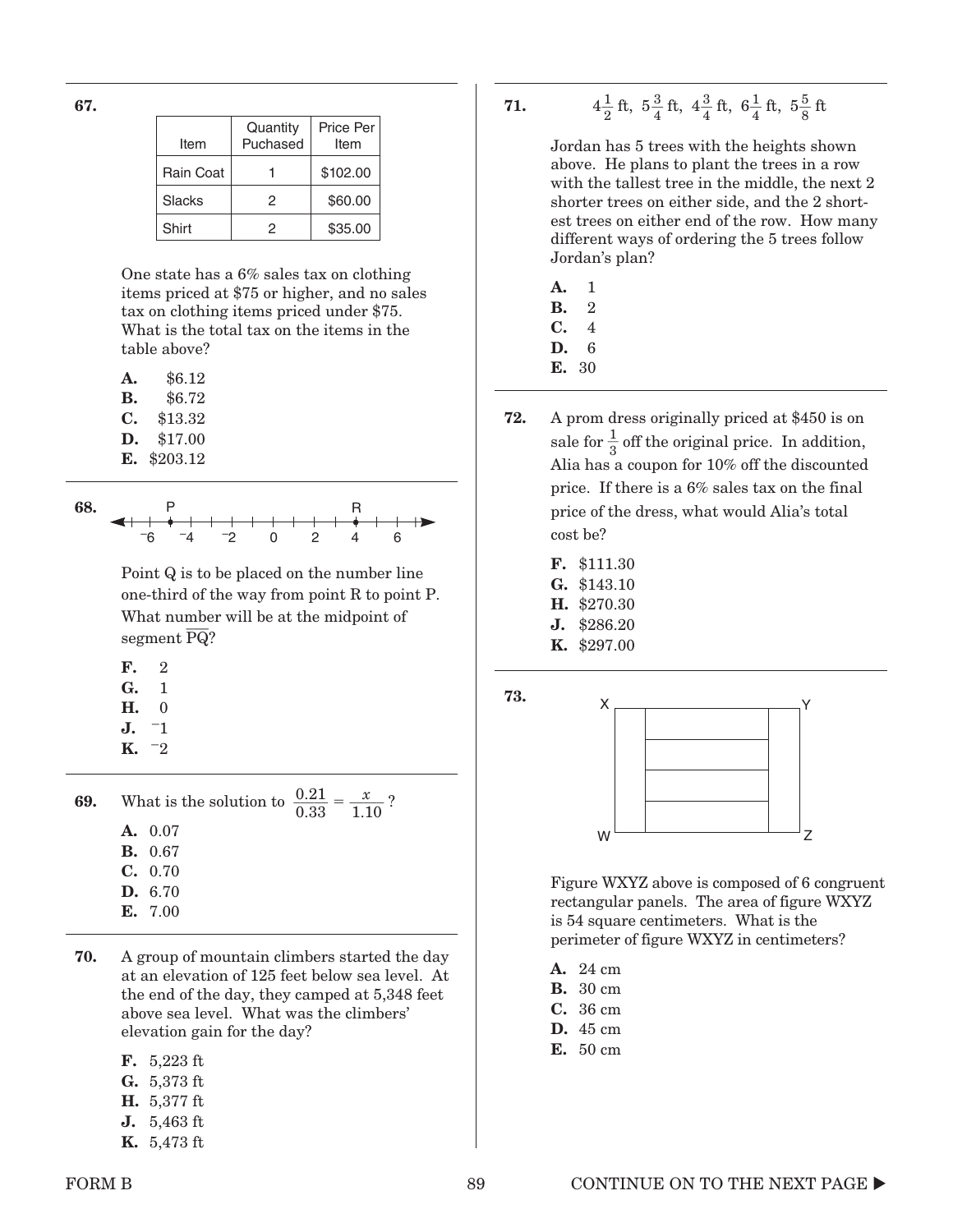- 74. In the set of consecutive integers from 12 to 30, inclusive, there are 4 integers that are multiples of both 2 and 3. How many integers in the set are multiples of neither 2 nor 3?
	- F. 2
	- G. 5
	- H. 6
	- J. 13
	- K. 15
- 75. Three gallons of gasoline are needed to drive 65 miles. At this rate, how many gallons are needed to drive *m* miles?
	- **A.**  $\frac{3}{65}$  gal. **B.**  $\frac{3m}{65}$  gal.
	-
	- C. 3*m* gal.
	- **D.**  $\frac{65}{9}$  $rac{36}{3}$  gal.
	- $E. \frac{65m}{9}$  $rac{3m}{3}$  gal.

#### 76. PEOPLE PER VEHICLE AT CHECKPOINT

| Number of<br>People in the<br>Vehicle | Percent of<br>Vehicles |
|---------------------------------------|------------------------|
|                                       | 40%                    |
| 2                                     | 35%                    |
| 3                                     | 15%                    |
|                                       | 7%                     |
| 5 or more                             | 3%                     |

A researcher recorded the number of people in each vehicle that passed through a checkpoint. The table above shows the percent distribution for the 420 vehicles that passed the checkpoint yesterday morning. How many of the 420 vehicles contained at least 3 people?

- F. 42
- G. 63
- H. 105
- J. 315
- K. 378
- **77.** For what value of *z* is  $z \frac{1}{3}z = 12$ ?
	- $A. -18$ B. 4
	- C. 8
	- D. 12
	- E. 18

**78.** 8:54 a.m.

- 9:12 a.m. 9:24 a.m. 10:24 a.m.
	- 11:18 a.m.

Light A flashes every 12 minutes, and light B flashes every 18 minutes. The two lights flash at the same time at 8:00 a.m. At how many of the times listed above will they again both flash at the same time?

- F. 1 G. 2
- H. 3
- J. 4
- K. 5
- 79. If Crystal multiplies her age by 3 and then adds 2, she will get a number equal to her mother's age. If *m* is her mother's age, what is Crystal's age in terms of *m*?

**A.** 
$$
-\frac{2}{3}m
$$
  
\n**B.**  $\frac{m-2}{3}$   
\n**C.**  $3m+2$   
\n**D.**  $\frac{m}{2}-2$ 

3

- **E.**  $\frac{3}{m} 2$
- 80. A certain insect has a mass of 75 milligrams. What is the insect's mass in grams?

F. 0.075 g G. 0.75 g H. 7.5 g J. 75 g K. 7,500 g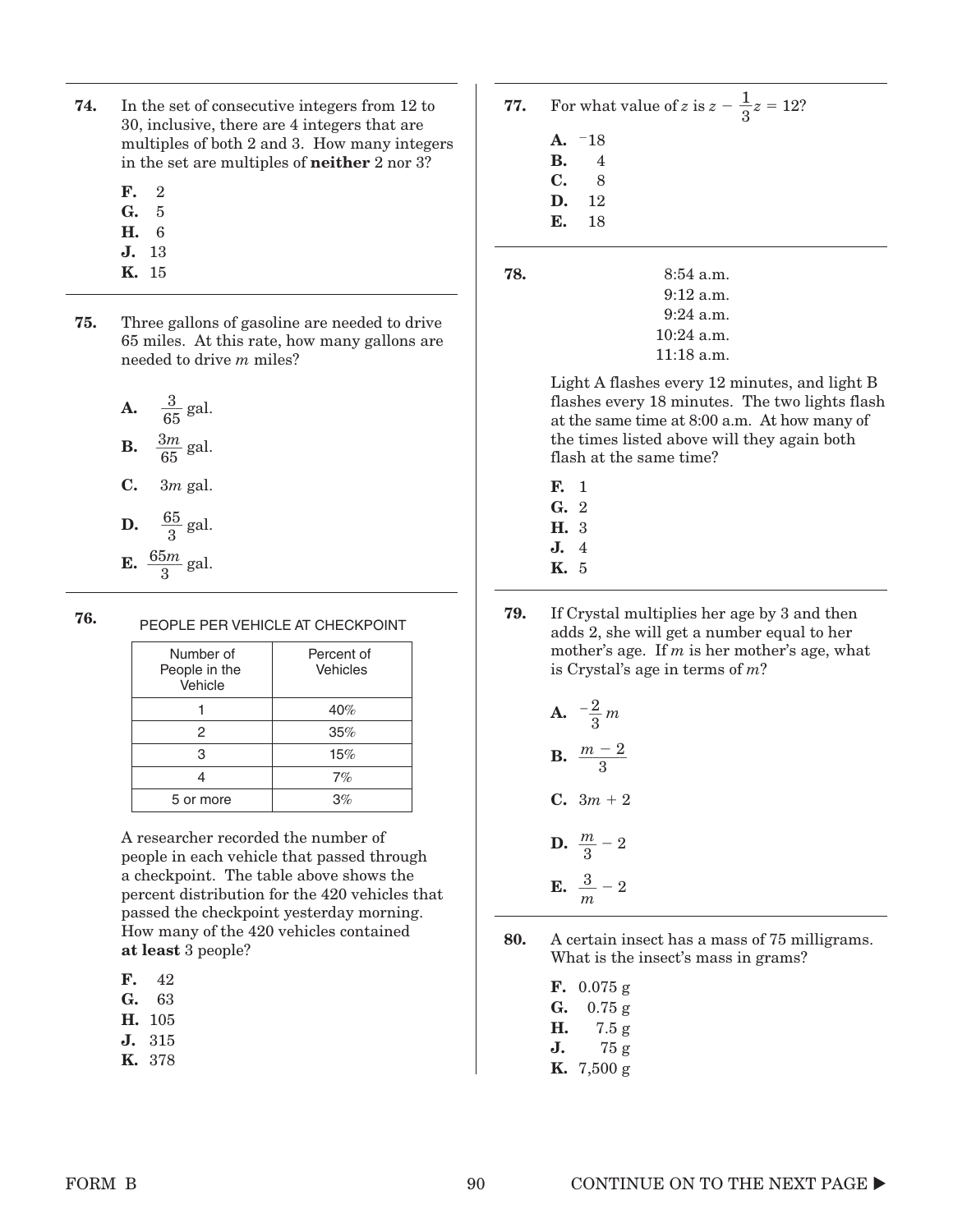

Points P and Q are points on the number line above, which is divided into equal sections. What is the value of PQ?

| А. | $-5$ |
|----|------|
| В. | 7    |
| C. | 30   |
| D. | 35   |
| Е. | 50   |

- **82.** If  $r = 3q + 2$  and  $q = \frac{1}{3^n}$  for  $n = 1, 2,$  or 3, what is the **least** possible value of ? F. 1 G.  $2\frac{1}{9}$ 
	- **H.**  $2\frac{1}{3}$ J. 3
	- K. 5
	-

83.

0246 8 A B C –8 –6 –4 –2

On the number line above, A is located at –8, B is located at 3, and C is located at 7. D (not shown) is the midpoint of  $\overline{AB}$ , and E (not shown) is the midpoint of BC. What is the midpoint of DE?

 $A. -1.5$ 

- B. 1.25
- C. 1.75
- D. 2.25
- E. 7.5.

84. Let  $N = |3| - |8| + |4|$ . What is the value of  $\lceil N \rceil$ ?

- F. –9
- $G. -4$
- H. –1
- J. 1
- K. 9
- 85. A video game originally priced at \$44.50 was on sale for 10% off. Julian received a 20% employee discount applied to the sale price. How much did Julian pay for the video game? (Assume that there is no tax.)
	- A. \$31.15
	- B. \$32.04
	- C. \$35.60
	- D. \$40.05 E. \$43.61
- 86. A radio station plays Samantha's favorite song 6 times each day at random times between 8:00 a.m. and 5:00 p.m. The song is 5 minutes long. If Samantha turns on the radio at a random time between 8:00 a.m. and 5:00 p.m., what is the probability that her favorite song will be playing at that time?
	- $\mathbf F$ . 30 G.  $\frac{1}{18}$  $H. \quad \frac{1}{2}$ 6 **J.**  $\frac{1}{5}$ **K.**  $\frac{1}{3}$

87.

| RELATIONSHIP BETWEEN ROW A AND ROW B |  |  |  |
|--------------------------------------|--|--|--|
|                                      |  |  |  |

| `∩W |  |  |  |  |  |  |
|-----|--|--|--|--|--|--|
|     |  |  |  |  |  |  |

The table above shows two rows of integers, Row A and Row B, and the relationship between them. Assume each row continues in the pattern shown. When the number 111 appears in Row A, what is the corresponding number that will appear in Row B?

- A. 55
- B. 56
- C. 57
- D. 59
- E. 66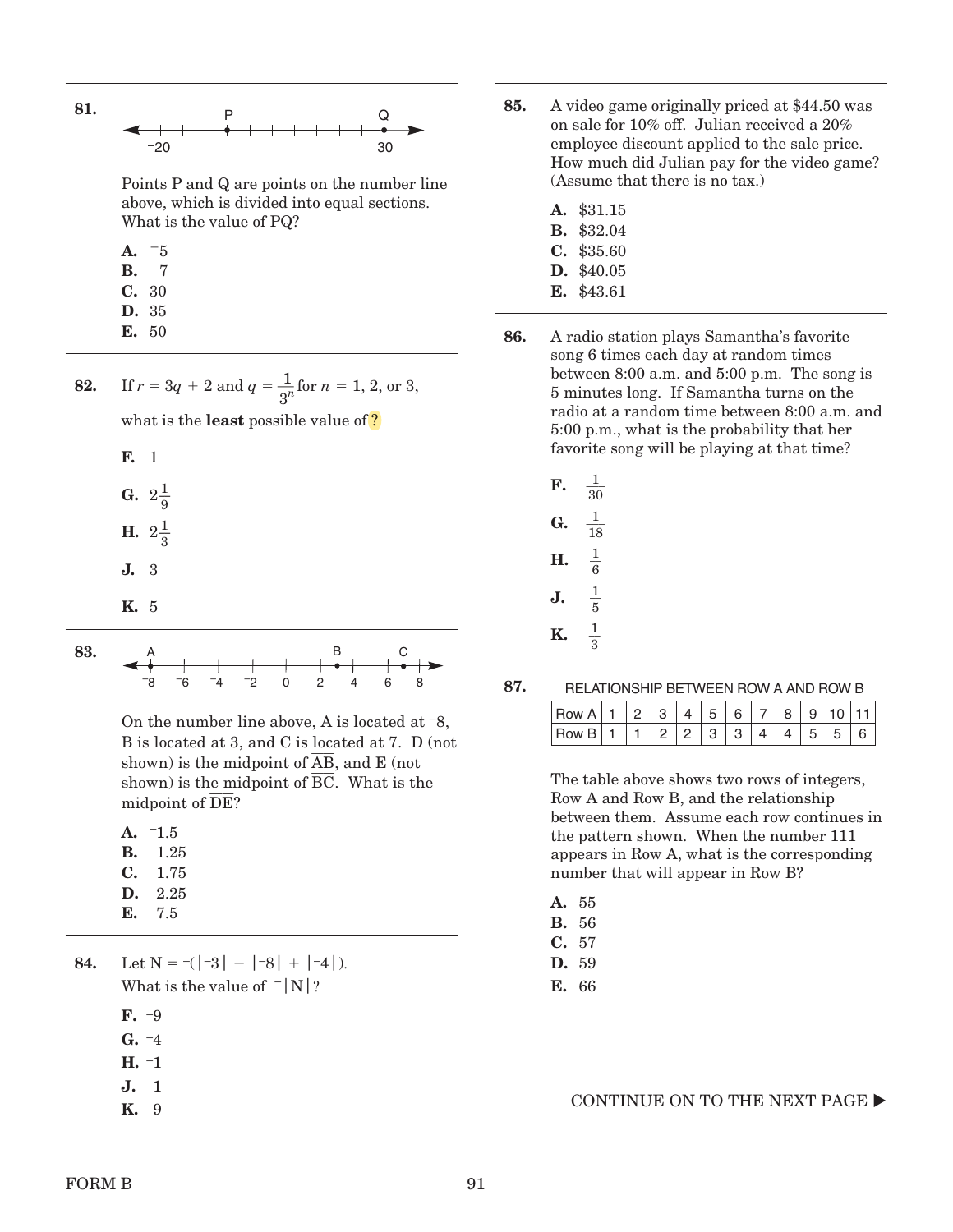- 88. A cylindrical oil drum can hold 4,320 liters when it is completely full. Currently, the drum is  $\frac{1}{3}$  full of oil. How many **kiloliters** (kL) of oil need to be added to fill the drum completely?
	- F. 1.44 kL G. 2.88 kL
	- H. 4.32 kL
	- J. 14.40 kL
	- K. 28.80 kL

89. If *x*, *y*, and *z* are numbers such that  $xy + xz = 100$ , what is the value of  $\frac{x}{5}$  (3y + 3z) + 10? A.  $60 + 2x$ B. 62 C. 70 D. 130

E.  $130 + 2x$ 

90.



The figure above shows three intersecting straight lines. What is the value of  $y - x$ ?

- F. 40
- G. 50
- H. 85
- J. 95
- K. 135
- **91.**  $(2p + 8) (5 + 3p) =$ A.  $3 - p$ **B.**  $p + 3$ **C.**  $5p-3$ **D.**  $5p + 3$ E.  $5p + 13$
- 92. A recent survey asked students what pets they have. Based on the results, the following statements are all true:

23 students have dogs. 20 students have cats. 3 students have both dogs and cats. 5 students have no cats or dogs.

How many students were surveyed?

<u>M94-031</u>

- F. 40
- G. 42
- H. 45
- J. 46
- K. 51

93.



The drawing above represents a rectangular lot containing a building, indicated by the shaded region. The dashed lines divide the lot into twelve equal-sized squares. If the unshaded portion of the lot is to be paved, about how many square feet will be paved?

- A. 4,000 sq ft
- B. 5,000 sq ft
- C. 6,000 sq ft
- D. 7,000 sq ft
- E. 8,000 sq ft